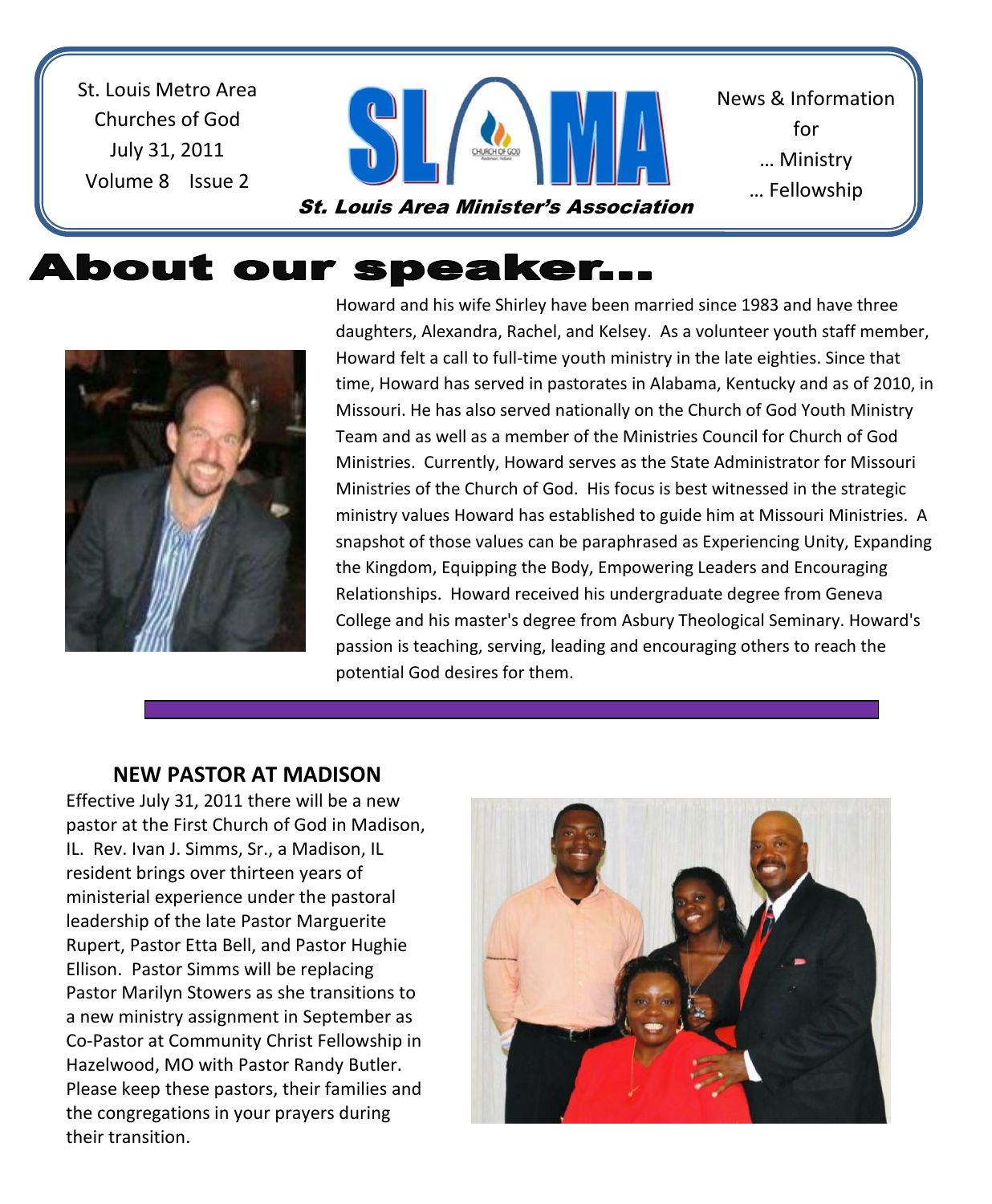# **PASTOR'S PRAYER MEETING.**

The Pastor's Prayer Fellowship meetings are held the first Tuesday of every month. The time (AM or PM) is at the discretion of the host pastor. The next Pastor's fellowship prayer meeting will be held on **Tuesday, August. 2nd, 2011** at **9:00am** at the following location: Community Church of God 12105 Old Halls Ferry Rd Black Jack, MO 63033 314-355-6901 Host Pastor: Rev. Douglass Parham



Meetings are held every fourth Tuesday of the Month at 7:00pm at the **Community Christ Fellowship Church of God** 121 William Blvd St. Louis, MO 63135

We're asking for all youth leaders or representatives from each church.

### **UMBRELLA PRAYER MEETINGS**

The umbrella prayer group is a women's prayer circle that will greatly enhance your prayer life and spiritual growth. It is held every **third Saturday** at 8:00 am at the Richmond Heights COG, 7770 Dale Ave., Richmond Heights, MO 63117.

314-781-7994.

#### **Coordinators:**

| Sis. Sallie Hatter     | 618-271-2214 |
|------------------------|--------------|
| Rev. Willie Stevens    | 314-653-2542 |
| Sis. Janna Sue Stowers | 314-388-2464 |
| Min. Laura Young       | 314-383-6459 |



### **Rev. Jeannette Cochran Preaches at the 2011 North American Convention in Anderson, IN**



The women's preaching forum was blessed to have Min. Jenny Marble, Min. Denis Aragon, and Rev. Jeannette Cochran share important messages on the topic of biblical hospitality.

### **CHURCH OF GOD AREA PICNIC**



**WHEN:** Saturday, August 27, 2011

**TIME:** 9:00am – 4:00pm

**WHERE:** Frank Holten State Park Centerville, IL.

**Contact person:** Pastor Norma Nelson 618-271-4775

Volunteers are still needed and donations are still being accepted.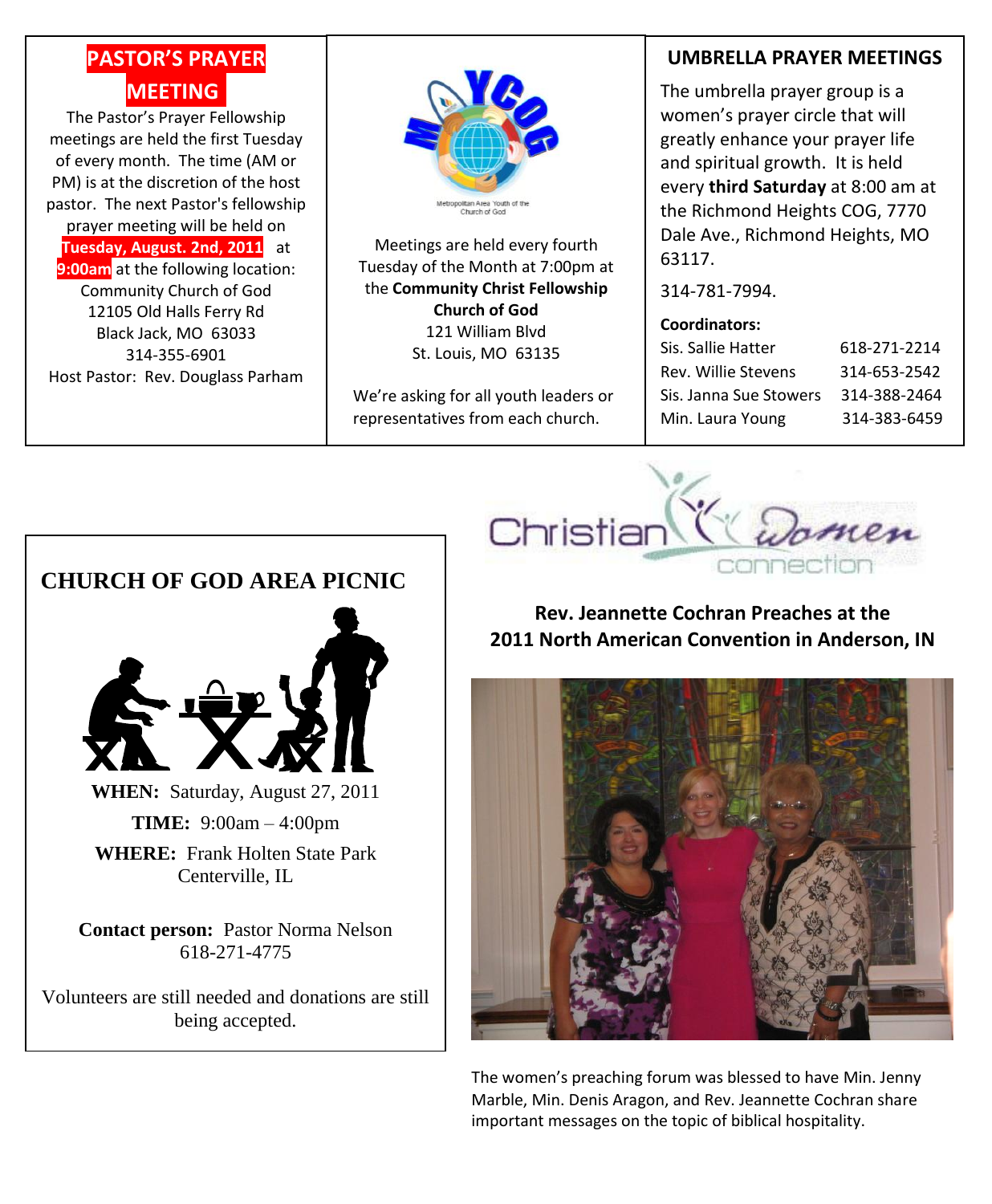### **Sis. Mamie Boyd celebrates 100th birthday!**



HOME OF THE NATIONAL ASSOCIATION of the CHURCH OF GOD



| <b>Speakers</b>                                                                         | Sun Aug 7            | Mon Aug 8            | <b>Tues Aug 9</b>     | Wed Aug 10          | <b>Thurs Aug 11</b>     | Fri Aug 12           | Sat Aug 13           | Sun Aug 14           |  |  |
|-----------------------------------------------------------------------------------------|----------------------|----------------------|-----------------------|---------------------|-------------------------|----------------------|----------------------|----------------------|--|--|
| <b>AM</b>                                                                               | <b>Michael Curry</b> | <b>David Stevens</b> | <b>Karl Jones</b>     | <b>Carol Merrit</b> | <b>Marty Grubbs</b>     | <b>Tatum Osborne</b> | <b>Michael Smith</b> | <b>Ronald Fowler</b> |  |  |
| <b>PM</b>                                                                               | <b>Raymond Chin</b>  | <b>Calvin Waddy</b>  | <b>Algernon Baker</b> | <b>Carol Ligon</b>  | <b>Clifton McDowell</b> | John Bailey          | Women's<br>Concert   |                      |  |  |
| egistration information available online at www.NACOG.com<br>MIDDLESEX.<br>$\cdot$ WEST |                      |                      |                       |                     |                         |                      |                      |                      |  |  |

**The biggest change she has seen in the world** -She proudly voted for her first, "colored" President of the United States, President Barack Obama. She had tears of joy for living long enough to witness this BIGGEST change she has seen in the world.

**The secret to her long life** -She attributes long life solely to her faith. While pointing her finger upward, she said, "God."

**Her favorite childhood toy** - Dolls were her favorite. As an adult, her love for them grew strong and she made porcelain dolls. There was one in each of the five bedrooms in her home. She meticulously made beautiful, fluffy, country belle dresses in colors to match the rooms — bright yellow, rosy red, sky blue, grassy green and pearly white.

**Her wish for her family -** She prays for and tells her grandchildren and great-grandchildren to be obedient to God.



Sis. Boyd said she came from humble beginnings, but her family has always been "rich in faith and love."

Sis. Boyd, a member of New Cote Brilliante Church of God, celebrated her 100th birthday on July 16. Her granddaughter Pearlie Anderson was asked to find out about ...

**Sis. Boyd's favorite** 

**memory** Purchasing her first Cadillac out of layaway [yes, layaway creative financing in the days of yore] is one of her favorite memories. She put the car in layaway to pay on it. Then another buyer came along, but the dealer gave her first right of refusal. She immediately went to the dealer and paid off the balance of \$7,000 in 1955.